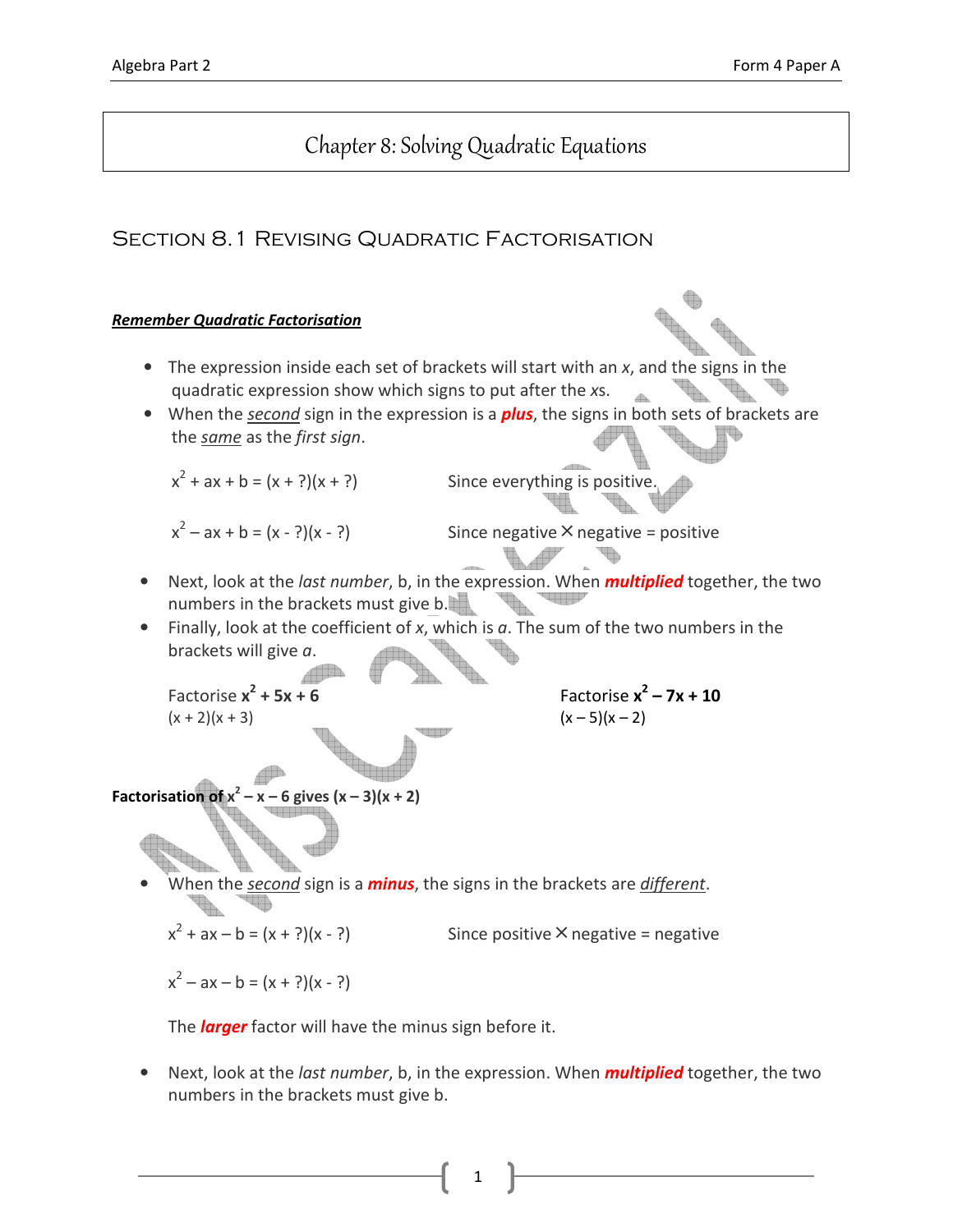Finally, look at the coefficient of x, which is  $a$ . The sum of the two numbers in the brackets will give  $a$ .

Factorise  $x^2 + 3x - 18$  $(x + 6)(x - 3)$ 

#### **Difference of Two Squares**

Factorise  $x^2 - 36$ 

Recognise the difference of two squares  $x^2$  and  $6^2$ 

So it factorises to  $(x + 6)(x - 6)$ 

To check your answer, expand the brackets once again.

SECTION 8.2 SOLVING QUADRATIC EQUATIONS (TYPE 1)

To solve a quadratic equation, the first step is to write it in the form:

 $ax^2$ 

where  $a \neq 0$ , and b and c are integers.

Then factorise the equation as we have revised in the previous section.

Solving Quadratic Equations by factorization depends on having 0 on one side of the equation and so sometimes it is necessary to rearrange the equation into the form  $ax^2 + bx + c = 0$  first.

 $+ bx + c = 0$ 

Any quadratic equation gives 2 values as answers.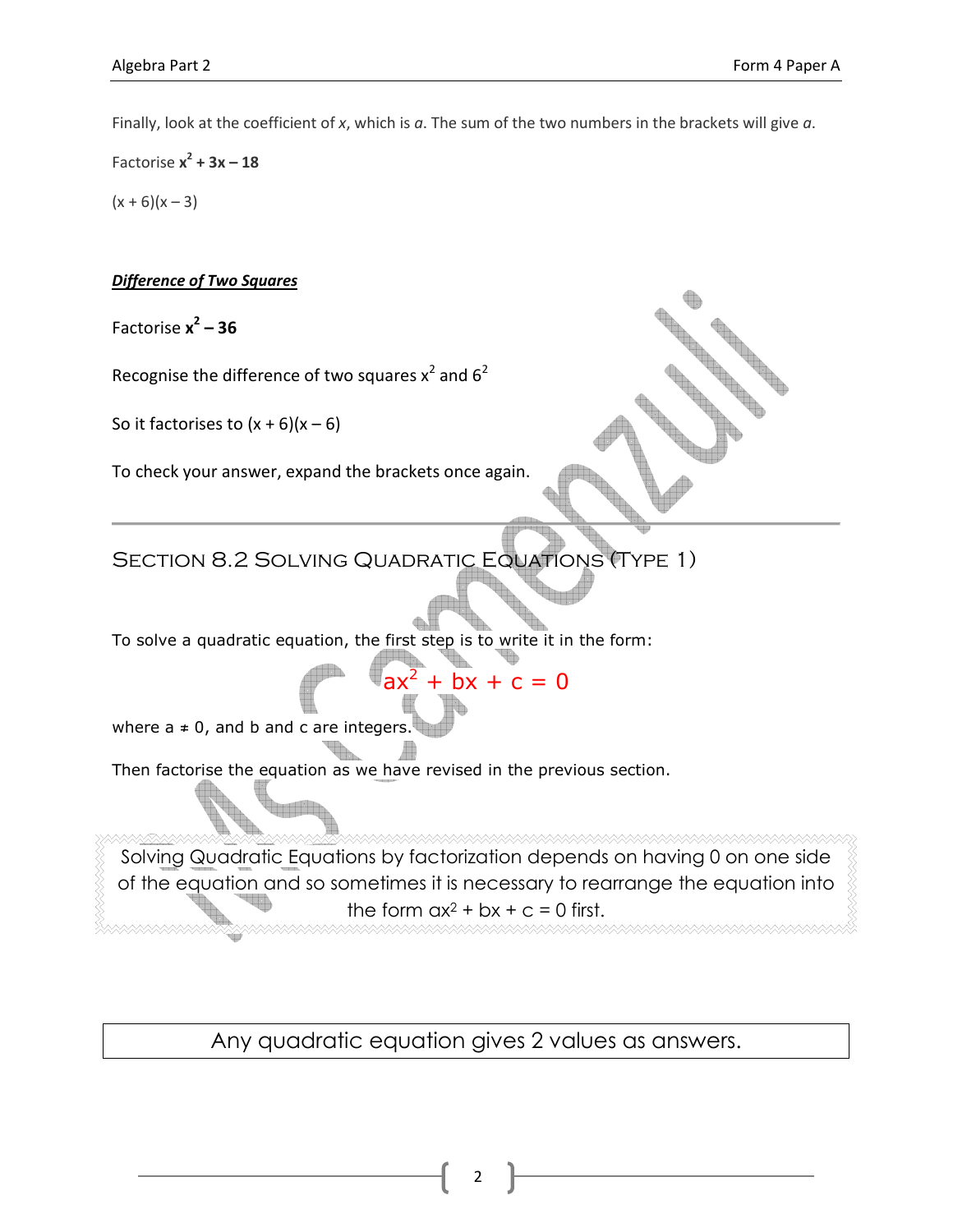Solve  $x(x + 5) = 0$ If  $x(x + 5) = 0$ ∴  $x = 0$  and  $x + 5 = 0$  $x = -5$ Example 2 Solve:  $3x(x - 3) = 0$ If  $3x(x - 3) = 0$ ∴  $3x = 0$  and  $x - 3 = 0$  $x = 0$   $x = 3$ Example 3 Solve:  $(x - 3)(5x + 4) = 0$ If  $(x - 3)(5x + 4) = 0$ ∴  $x - 3 = 0$  and  $5x + 4 = 0$  $x = 3$   $5x = -4$ **TAN** dh.  $x = -\frac{4}{5}$  $\sim$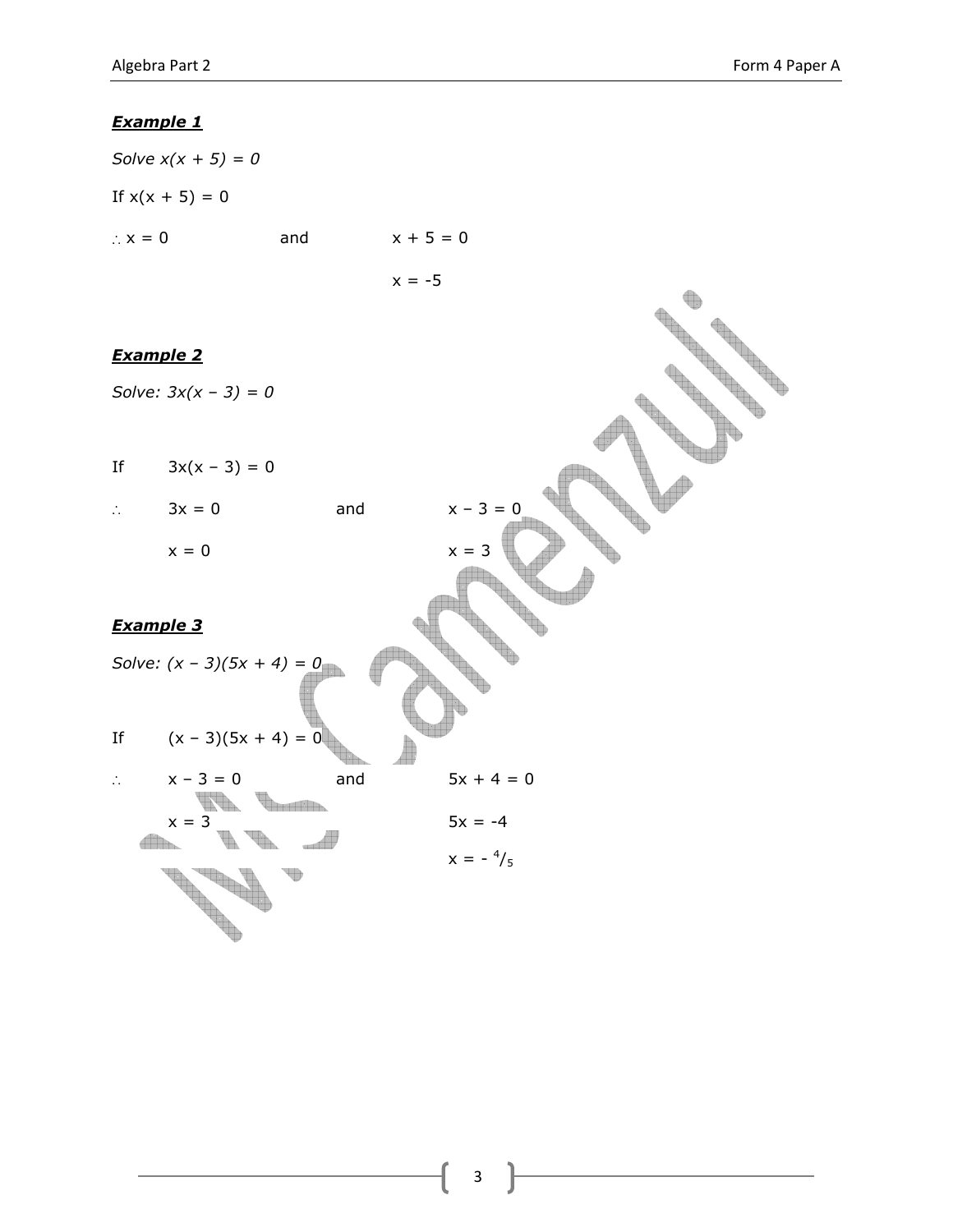Solve the following:

1.  $x(x + 1) = 0$ 



| <b>Support Exercise</b> Pg 488 Exercise 30A Nos $7 - 11$ |  |  |  |  |
|----------------------------------------------------------|--|--|--|--|
|                                                          |  |  |  |  |
| Handout                                                  |  |  |  |  |
|                                                          |  |  |  |  |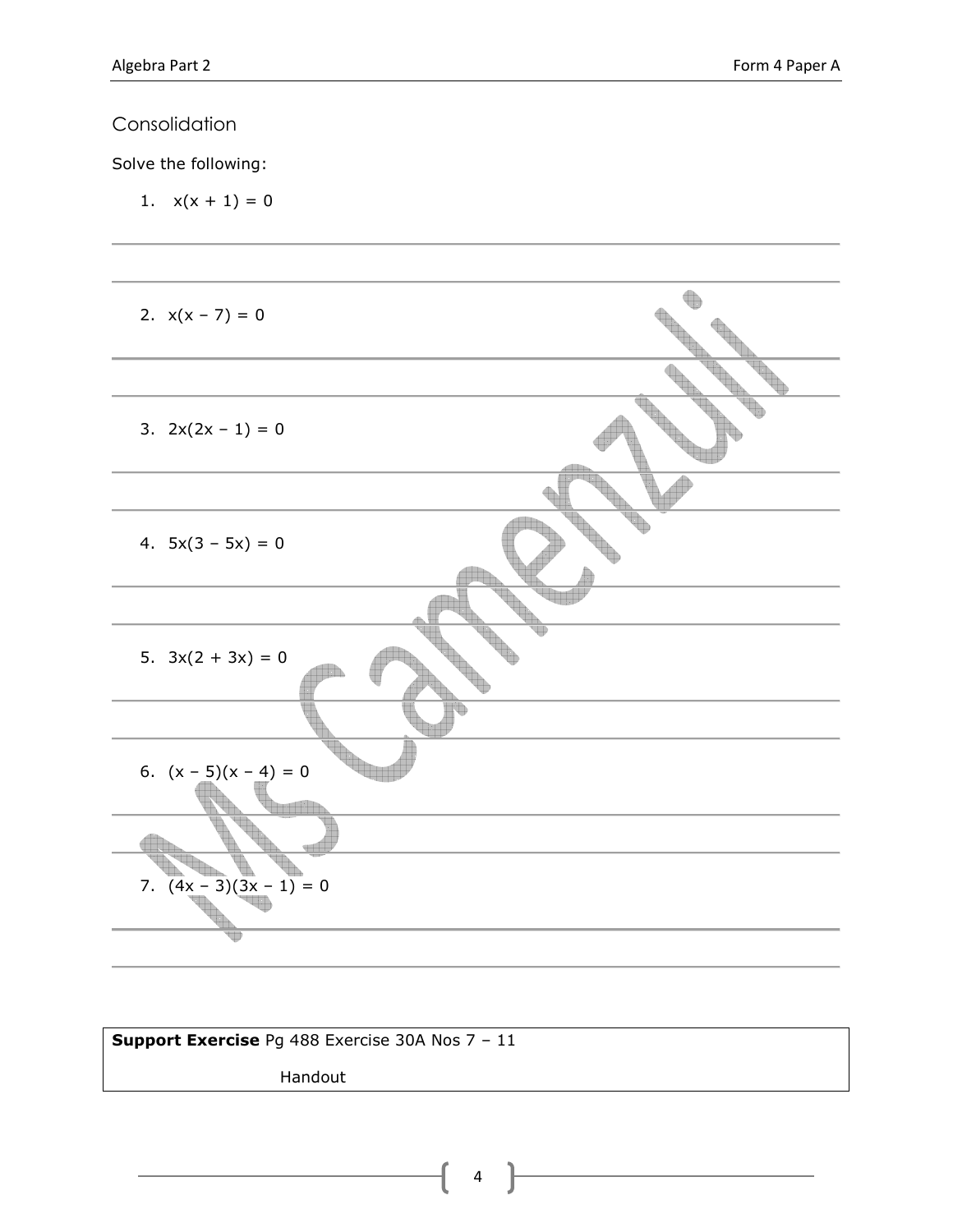### SECTION 8.3 SOLVING QUADRATIC EQUATIONS (TYPE 2)

Here you are given two terms, one in  $x^2$  and the other in x. Start by taking x as the common factor. Our result has to be similar to the ones in the previous section.

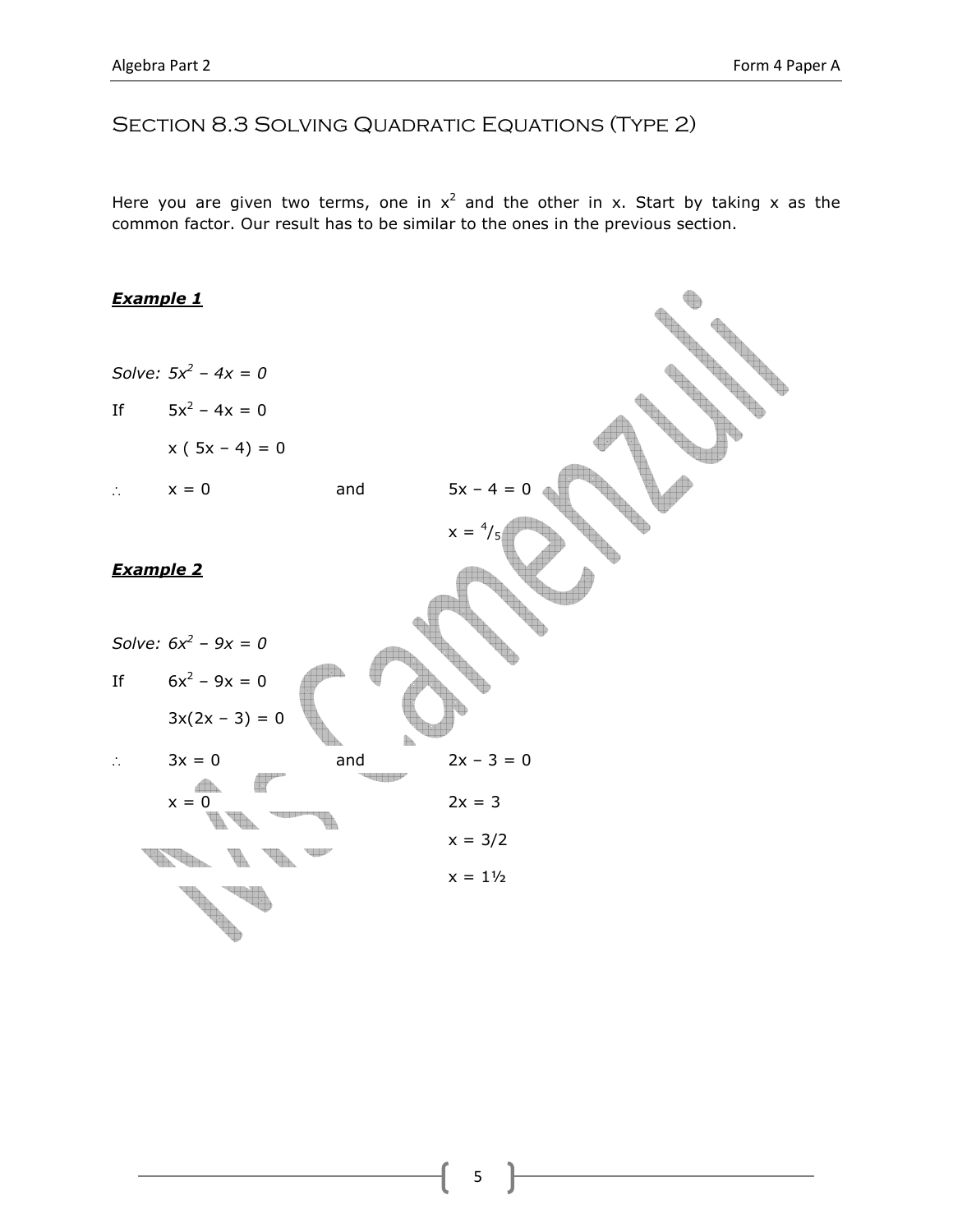Solve the following:

1.  $3x^2 - 2x = 0$ 

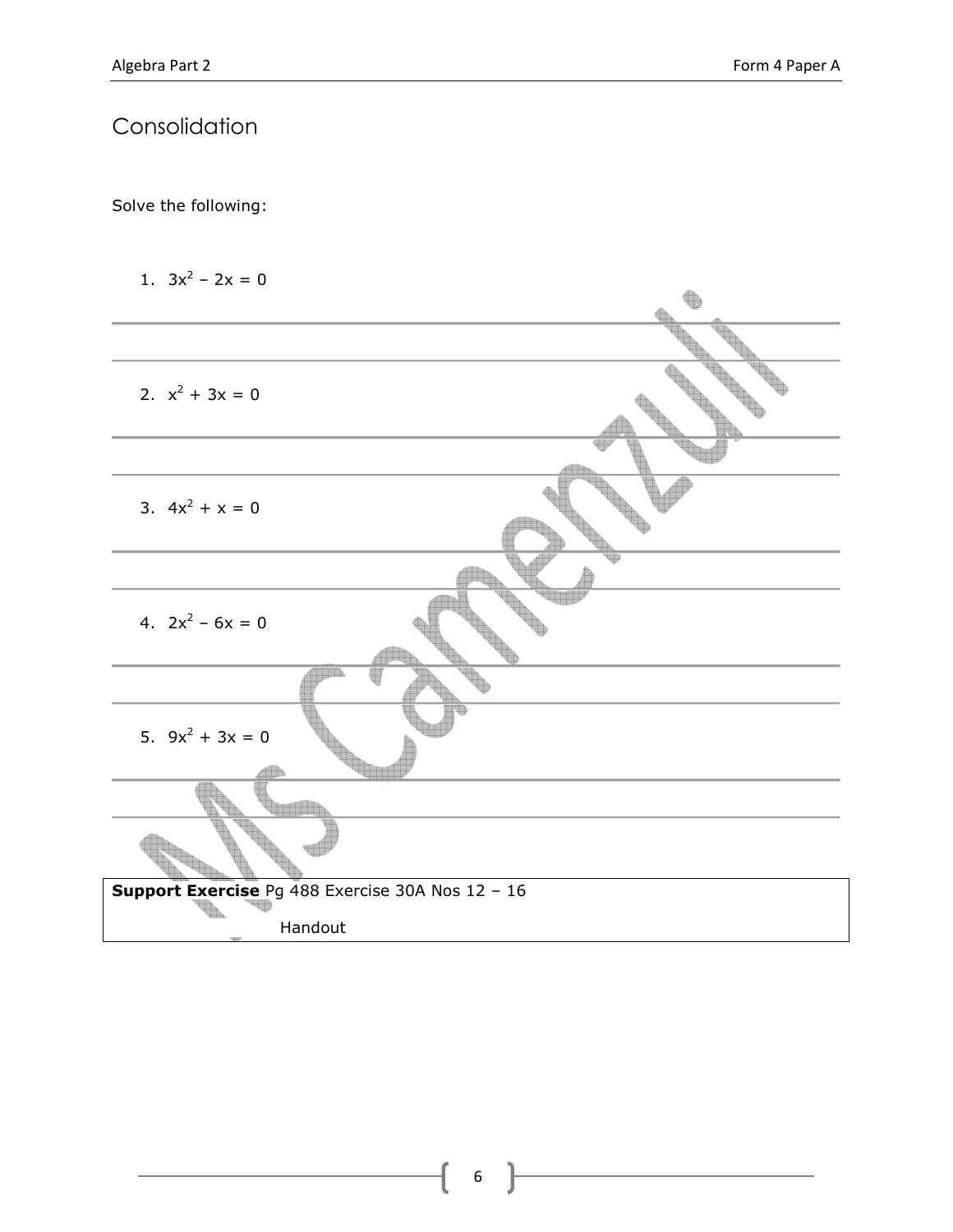## SECTION 8.4 SOLVING QUADRATIC EQUATIONS (TYPE 3)

### Square Root Method

### Example 1

Solve:  $x^2 = 25$ 

If  $x^2 = 25$ 

 $x = \pm \sqrt{25}$ 

∴  $x = ± 5$ 

NOTE: Remember that when you find the square root of a number, the result may be positive or negative.

Plus or Minus Sign

± is a special symbol that means 'plus or minus' Æ. so instead of writing w =  $\sqrt{a}$  or w = - $\sqrt{a}$ L. we can write  $w = \pm \sqrt{a}$ In a Nutshel

When we have:  $r^2 = x$ 

then:  $r = \pm \sqrt{x}$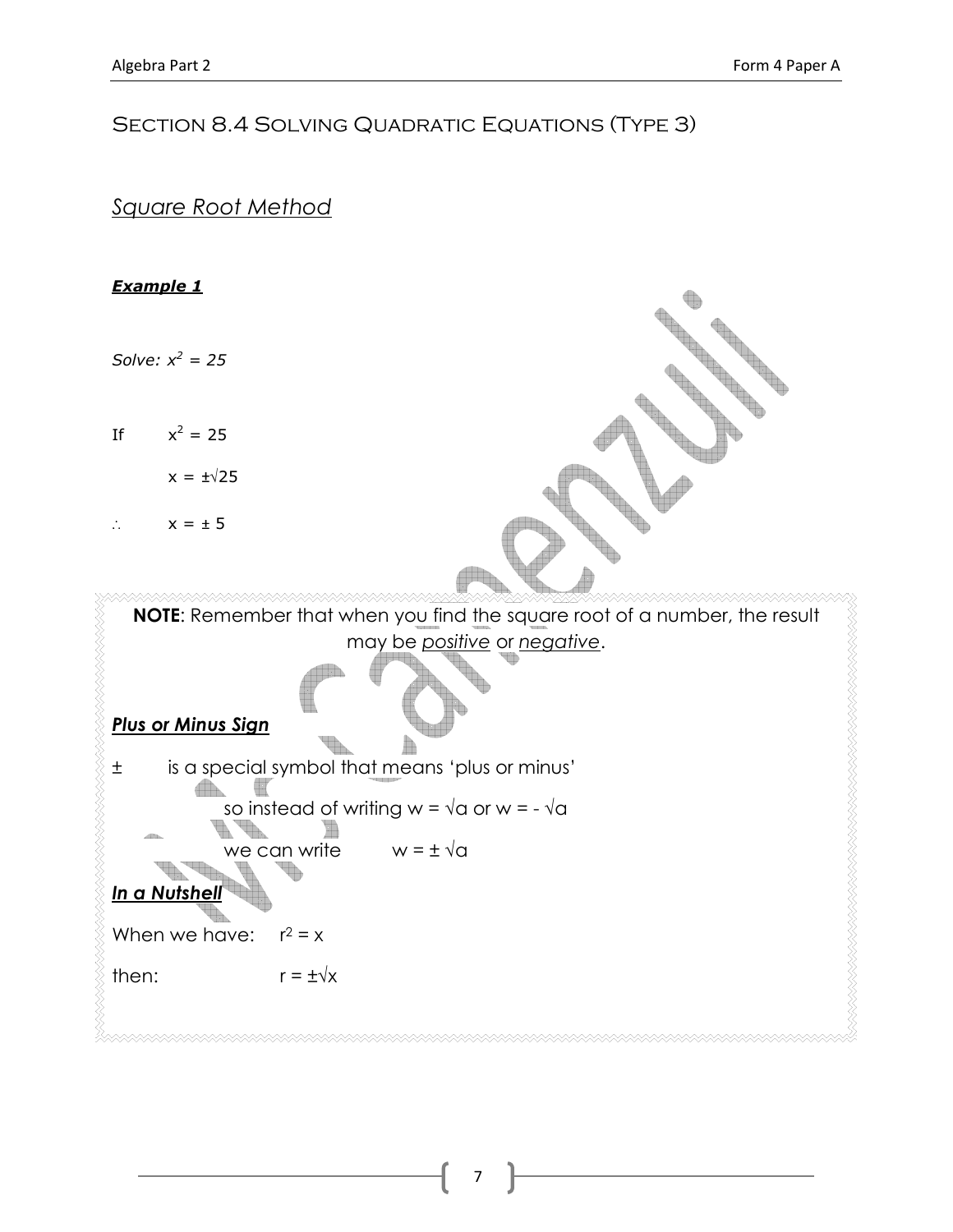**Contract Contract Contract Contract Contract Contract Contract Contract Contract Contract Contract Contract C** 

#### Example 2

|    | Solve: $2x^2 = 72$ |
|----|--------------------|
| If | $2x^2 = 72$        |
|    | $x^2 = 72 \div 2$  |
|    | $x^2 = 36$         |
|    | $x = \sqrt{36}$    |
|    | $x = \pm 6$        |

### Example 3

Solve:  $2x^2 - 50 = 0$ If  $2x^2 - 50 = 0$  $2x^2 = 50$  $x^2 = 50 \div 2$  $x^2 = 25$  $x = \sqrt{25}$ ∴  $x = ±5$ Example 4 Solve:  $64x^2 - 1 = 0$ If  $64x^2 - 1 = 0$  $64x^2 = 1$  $x^2 = \frac{1}{64}$  $x = \sqrt{\frac{1}{64}}$ 

 $x = \pm \frac{1}{8}$ ∴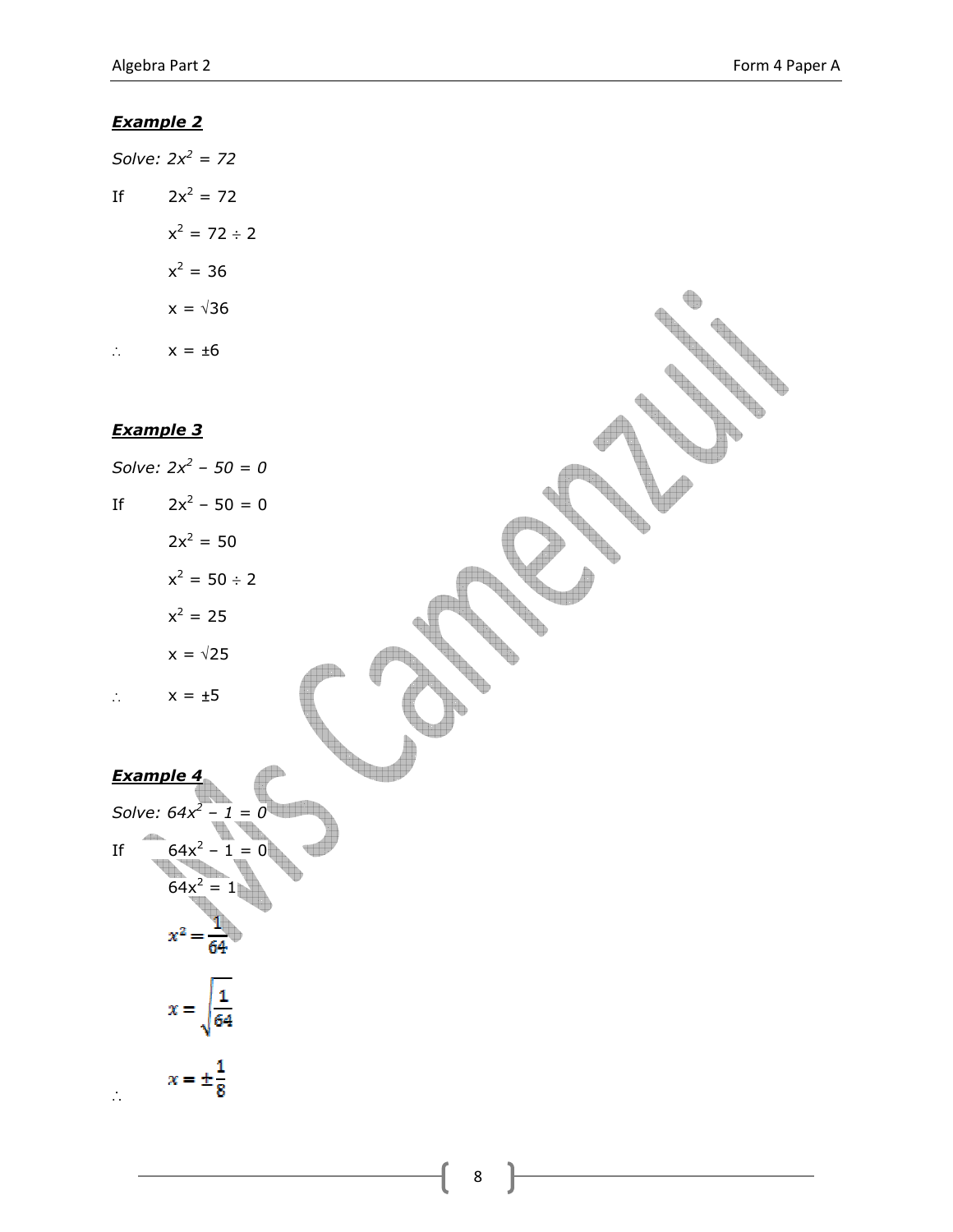$x=0$ Solve:  $x$  $\frac{4}{x} - \frac{x}{1} = \frac{0}{1}$ If

The LCM of x, 1 and 1 is x

$$
\frac{4 - x^2 = 0}{x}
$$
  
\n
$$
4 - x^2 = 0
$$
  
\n
$$
4 = x^2
$$
  
\n
$$
\sqrt{4} = x
$$
  
\n
$$
\therefore \qquad x = \pm 2
$$

#### Example 6

NOTE: In this type you are given a bracket to the power of 2 equals to a number. To solve this equation you have to find the square root of each side.

|    | Solve: $(2x - 1)^2 = 25$ |     |               |
|----|--------------------------|-----|---------------|
|    |                          |     |               |
| Ιf | $(2x - 1)^2 = 25$        |     |               |
|    | $2x - 1 = \sqrt{25}$     |     |               |
|    | $2x - 1 = \pm 5$         |     |               |
|    | $2x - 1 = 5$             | and | $2x - 1 = -5$ |
|    | $2x = 5 + 1$             |     | $2x = -5 + 1$ |
|    | $2x = 6$                 |     | $2x = -4$     |
|    | $x = 3$                  |     | $x = -2$      |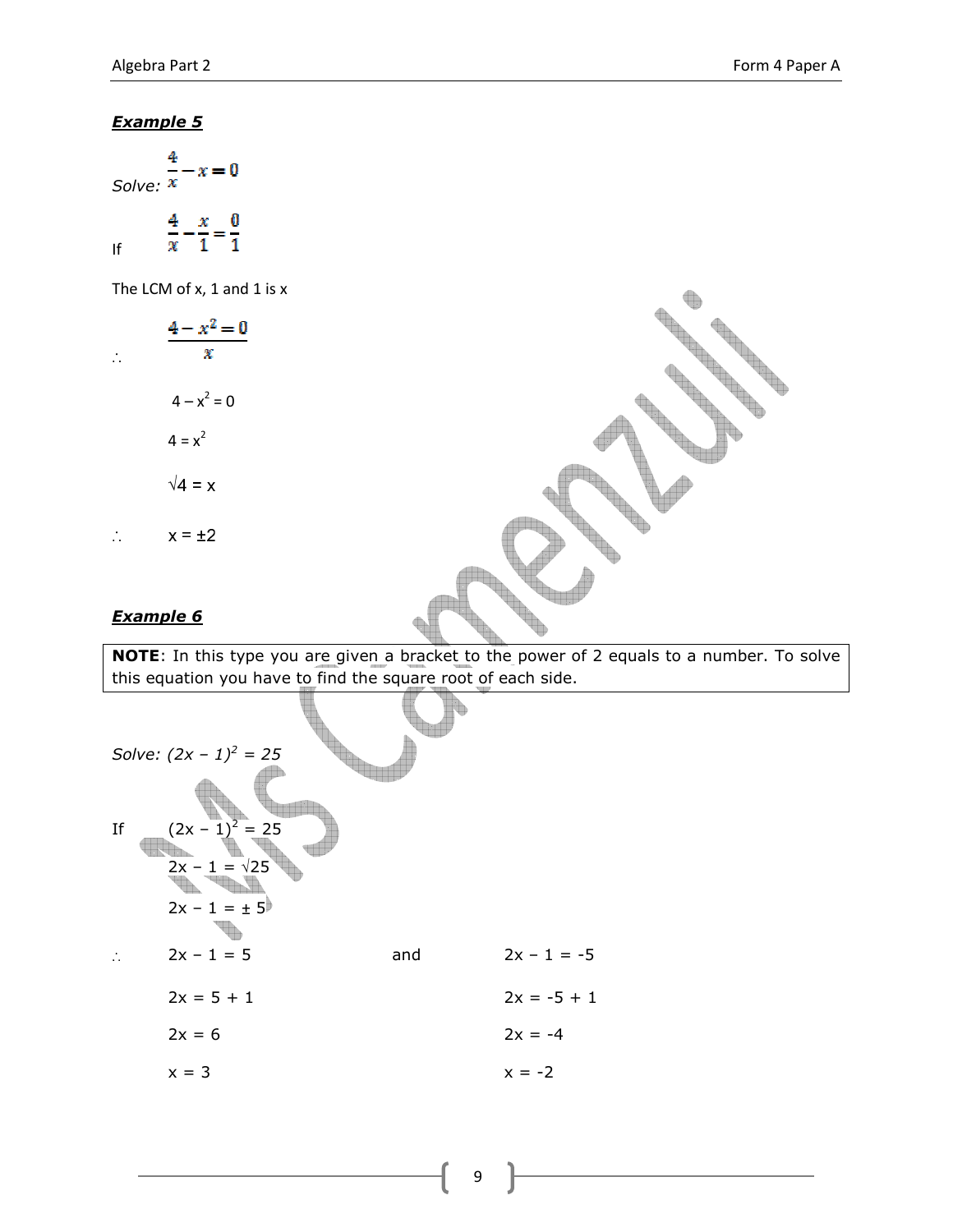Solve the following:

1.  $x^2 = 16$ 



6.  $(x + 1)^2 = 9$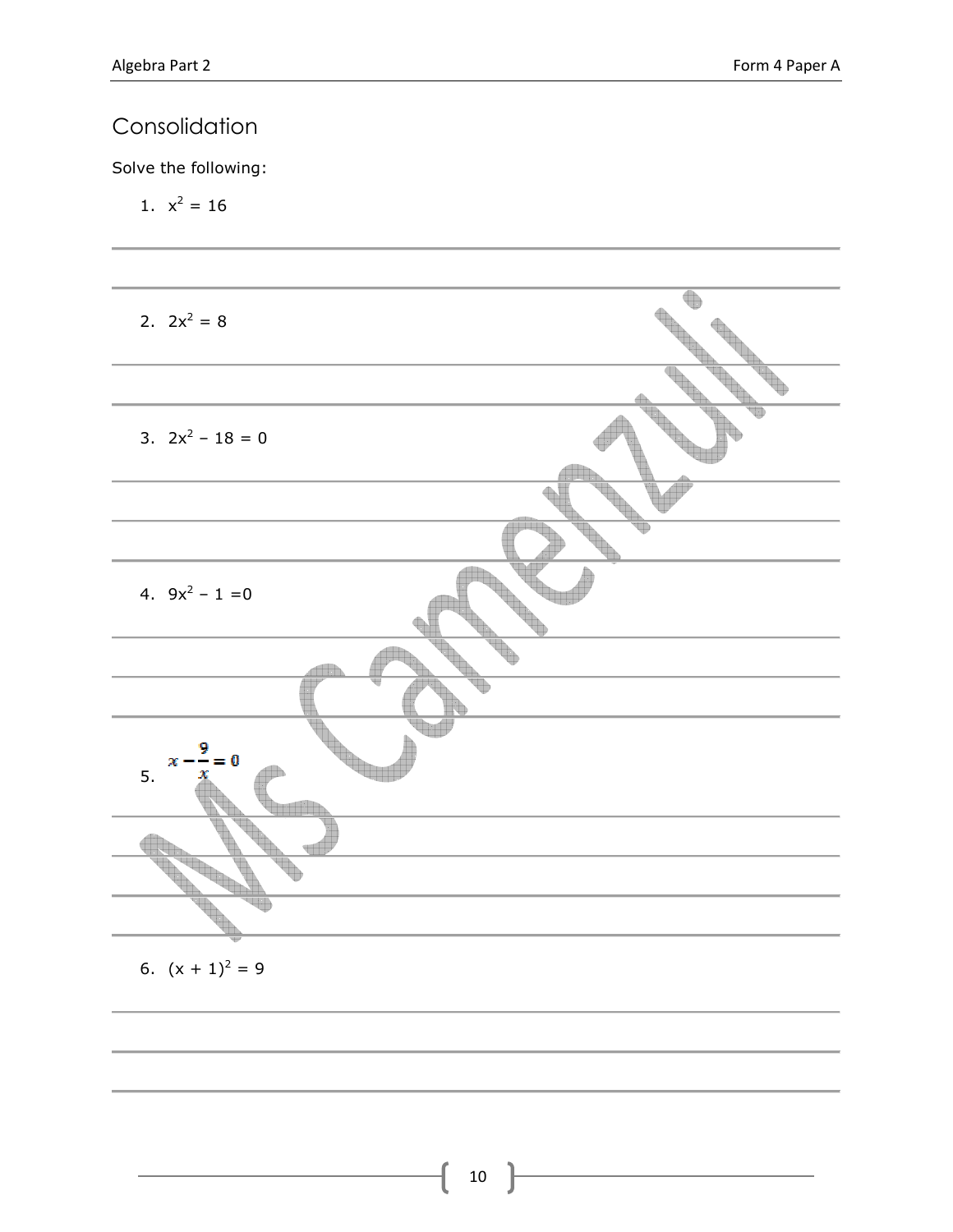7. 
$$
(2x + 3)^2 = 50
$$



#### Solution

1) First, factorise the quadratic equation  $x^2 - 9x + 20 = 0$ 

Find two numbers which add up to 9 and multiply to give 20. These numbers are 4 and 5.

$$
(x - 4) (x - 5) = 0
$$

 $\frac{1}{\sqrt{2}}\int_{\mathbb{R}^2}\frac{1}{\sqrt{2}}\frac{1}{\sqrt{2}}\int_{\mathbb{R}^2}\frac{1}{\sqrt{2}}\frac{1}{\sqrt{2}}\int_{\mathbb{R}^2}\frac{1}{\sqrt{2}}\frac{1}{\sqrt{2}}\int_{\mathbb{R}^2}\frac{1}{\sqrt{2}}\frac{1}{\sqrt{2}}\int_{\mathbb{R}^2}\frac{1}{\sqrt{2}}\frac{1}{\sqrt{2}}\int_{\mathbb{R}^2}\frac{1}{\sqrt{2}}\int_{\mathbb{R}^2}\frac{1}{\sqrt{2}}\int_{\mathbb{R}^2}\frac$ 2) Now find the value x so that when these brackets are multiplied together the answer is 0. **BEE** 

This means either

 $(x - 4) = 0$  or  $(x - 5) = 0$ 

So  $x = 4$  or  $x = 5$ .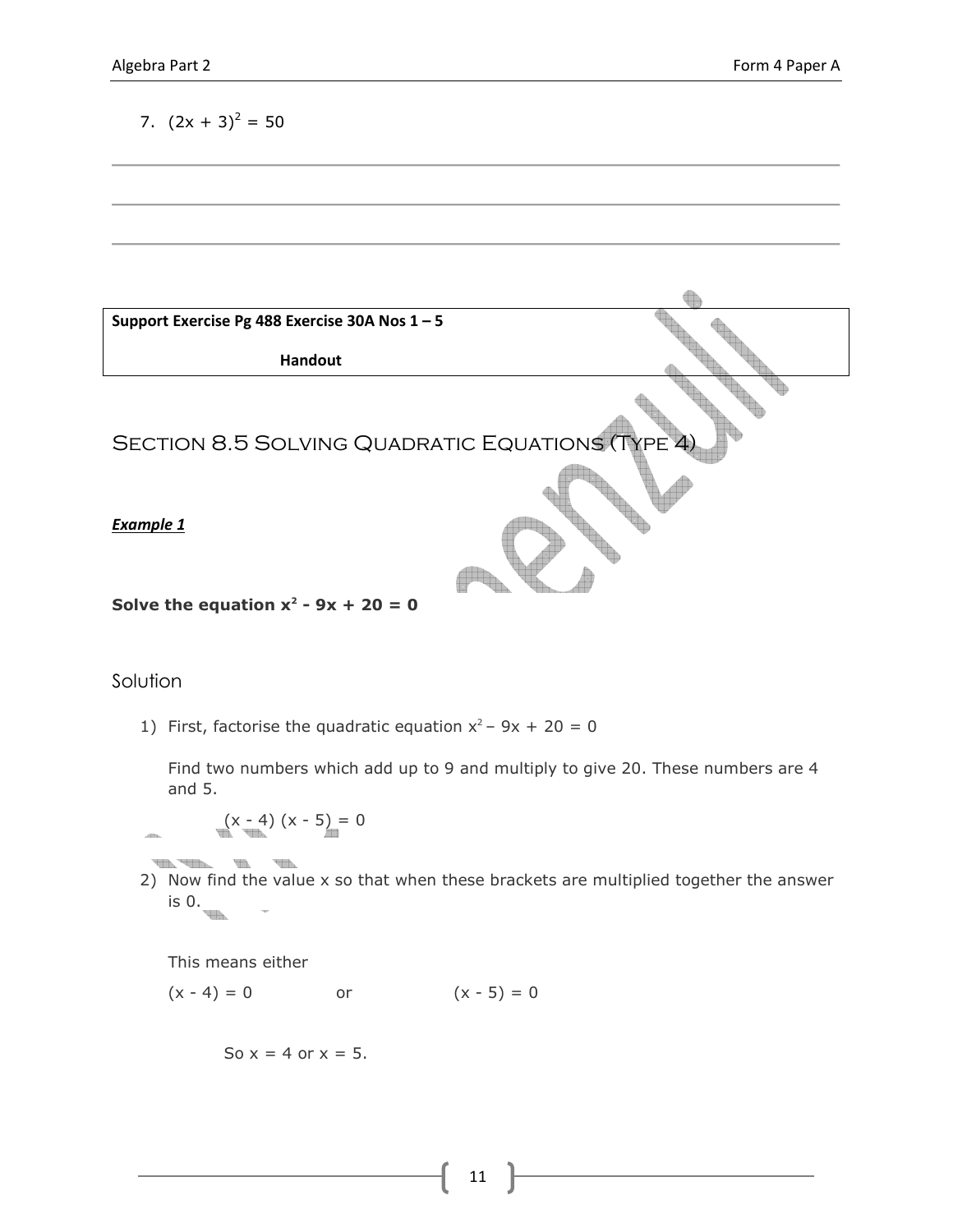3) You can check these answers by substitutuing 4 and 5 in to the equation:

 $x^2 - 9x + 20$ 

Substituting 4 gives:  $4^2 - 9 \times 4 + 20 = 16 - 36 + 20 = 0$ Substituting 5 gives:  $5^2 - 9 \times 5 + 20 = 25 - 45 + 20 = 0$ 

Remember these 3 simple steps and you will be able to solve quadratic equations.

#### Example 2

Solve  $x^2$  + 6x + 5 = 0

This factorises into  $(x + 5)(x + 1) = 0$ 

The only way this expression can ever equal 0 is if the value of one of the brackets is 0.

Hence either

 $x + 5 = 0$  or

 $x = -5$ 

So the solution is  $x = -5$  or  $x = -1$ .

There are two possible values of x.

#### Example 3

Solve  $x^2 + 3x - 10 = 0$ 

This factorises into  $(x + 5)(x - 2) = 0$ 

Hence

 $x + 5 = 0$  or  $x - 2 = 0$ 

 $x = -5$   $x = 2$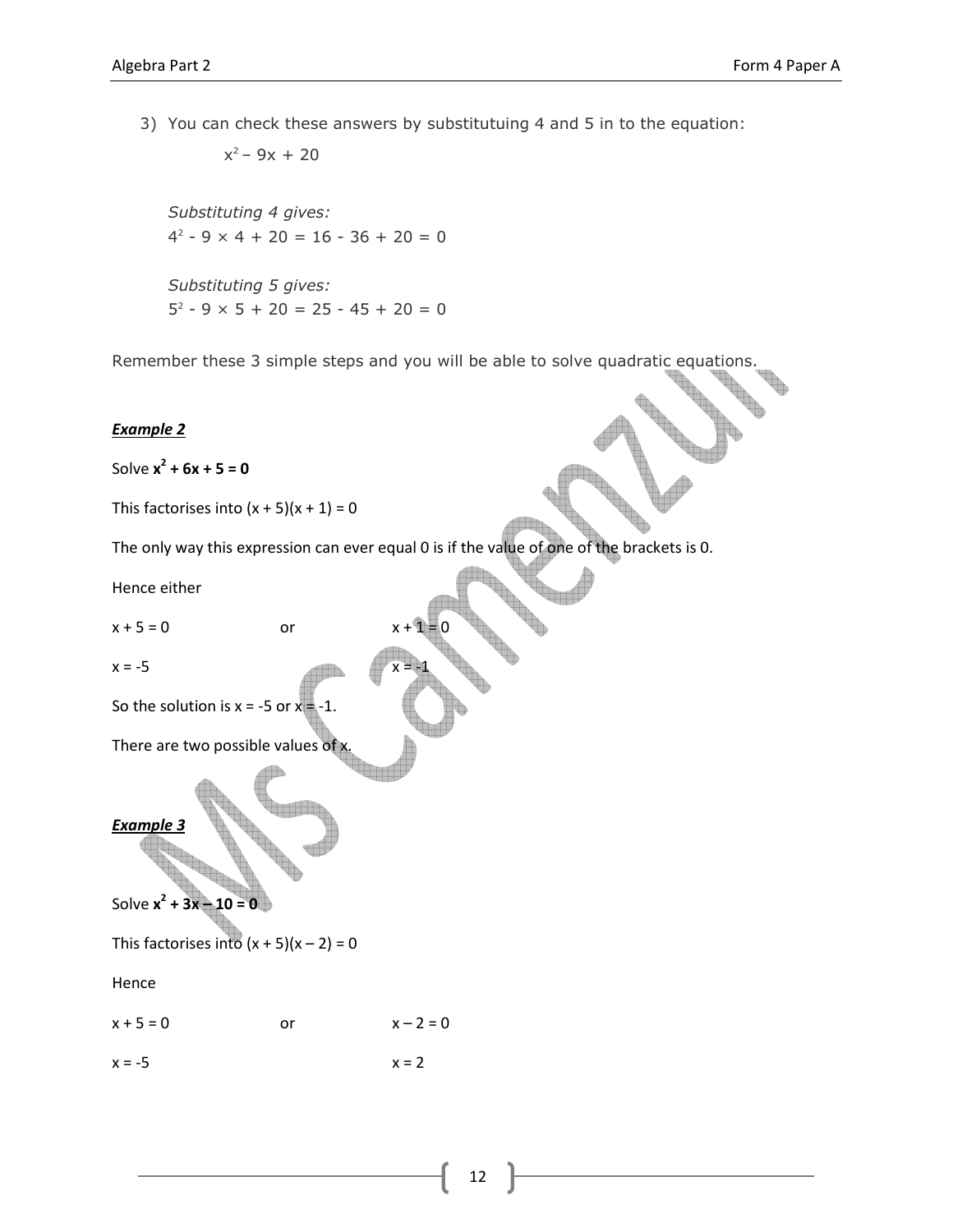Solve  $x^2 - 6x + 9 = 0$ 

This factorises into  $(x-3)(x-3) = 0$ 

This equation has repeated roots.

That is: 
$$
(x - 3)^2 = 0
$$

Hence, there is only one solution,  $x = 3$ 

Consolidation

Solve the following equation:

1.  $x^2 + 5x + 4 = 0$ 

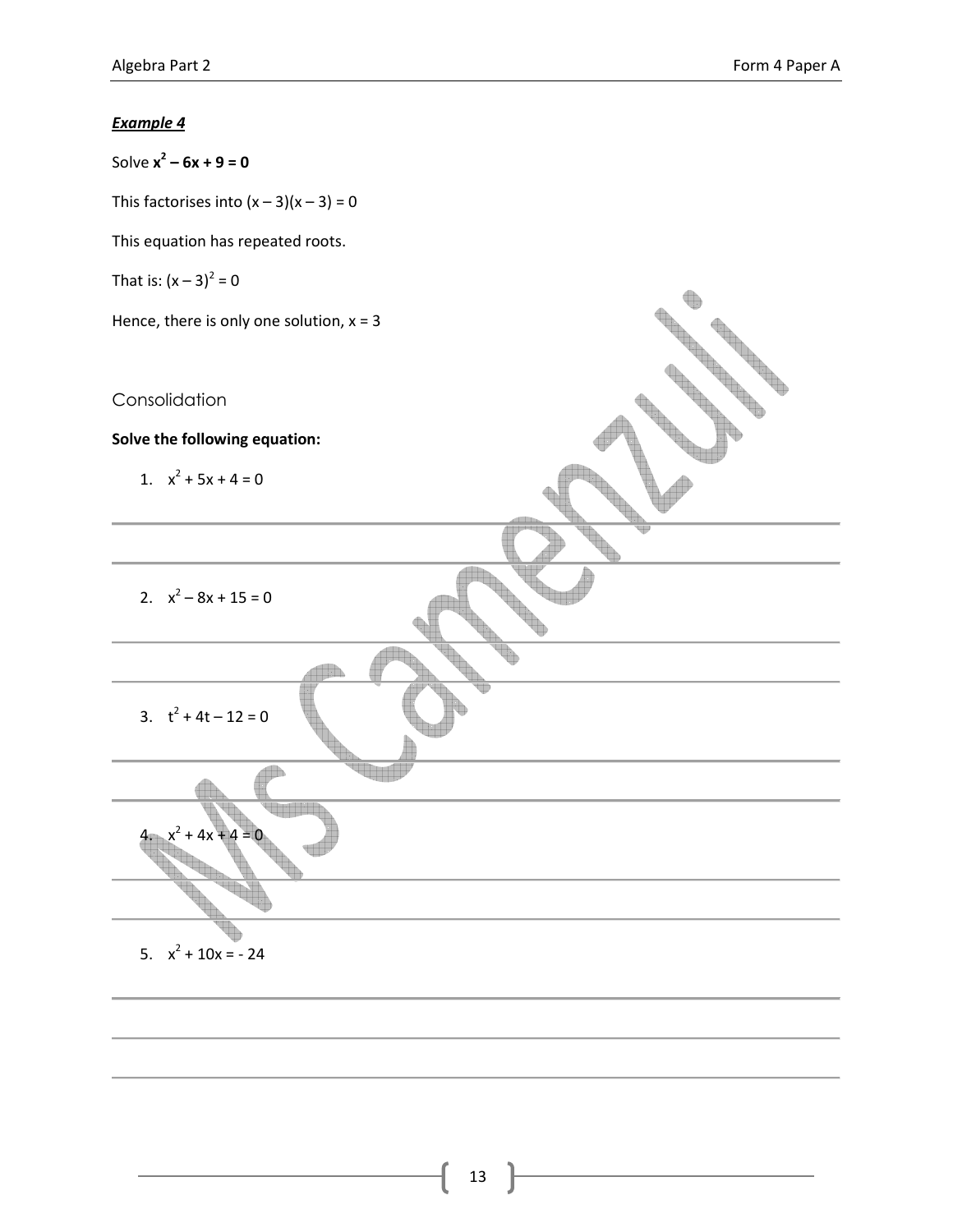Support Exercise Pg 488 Exercise 30A Nos 17 – 25

Handout

## Section 8.6 Solving problems using quadratic equations

#### Example 1

A woman is x years old. Her husband is three years younger. The product of their ages is 550.

a) Set up a quadratic equation to represent this situation.

Woman : x

Husband :  $x-3$ 

Product means Multiplication

 $x(x - 3) = 550$ 

b) How old is the woman?



The woman is 25 years old.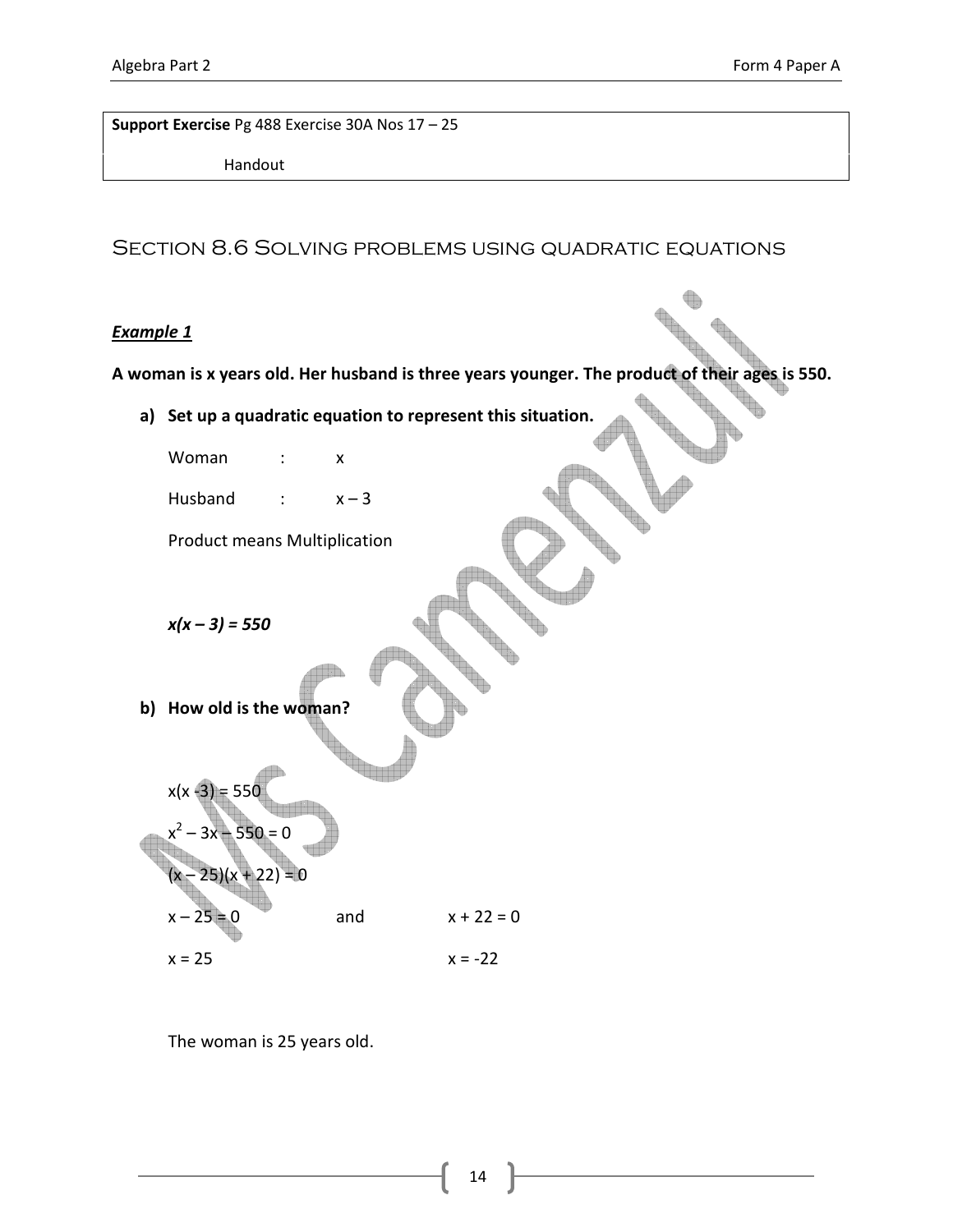A rectangular field is 40m longer than it is wide.

The area is 48 000 square metres.

The farmer wants to place a fence all around the field.

How long will the fence be?

Width =  $\times$  m

Length =  $x + 40$  m

Area = Length  $X$ Breadth

 $x(x + 40) = 48000$  $x^2 + 40x = 48000$  $x^2 + 40x - 48000 = 0$  $(x + 240)(x - 200) = 0$  $x + 240 = 0$  and  $x - 200 = 0$  $x = -240$   $x = 200$ Let  $x = 200$ m

Width =  $200m$ 

Length =  $200 + 40 = 240$ m

Perimeter = 2(200 + 240) = 880 m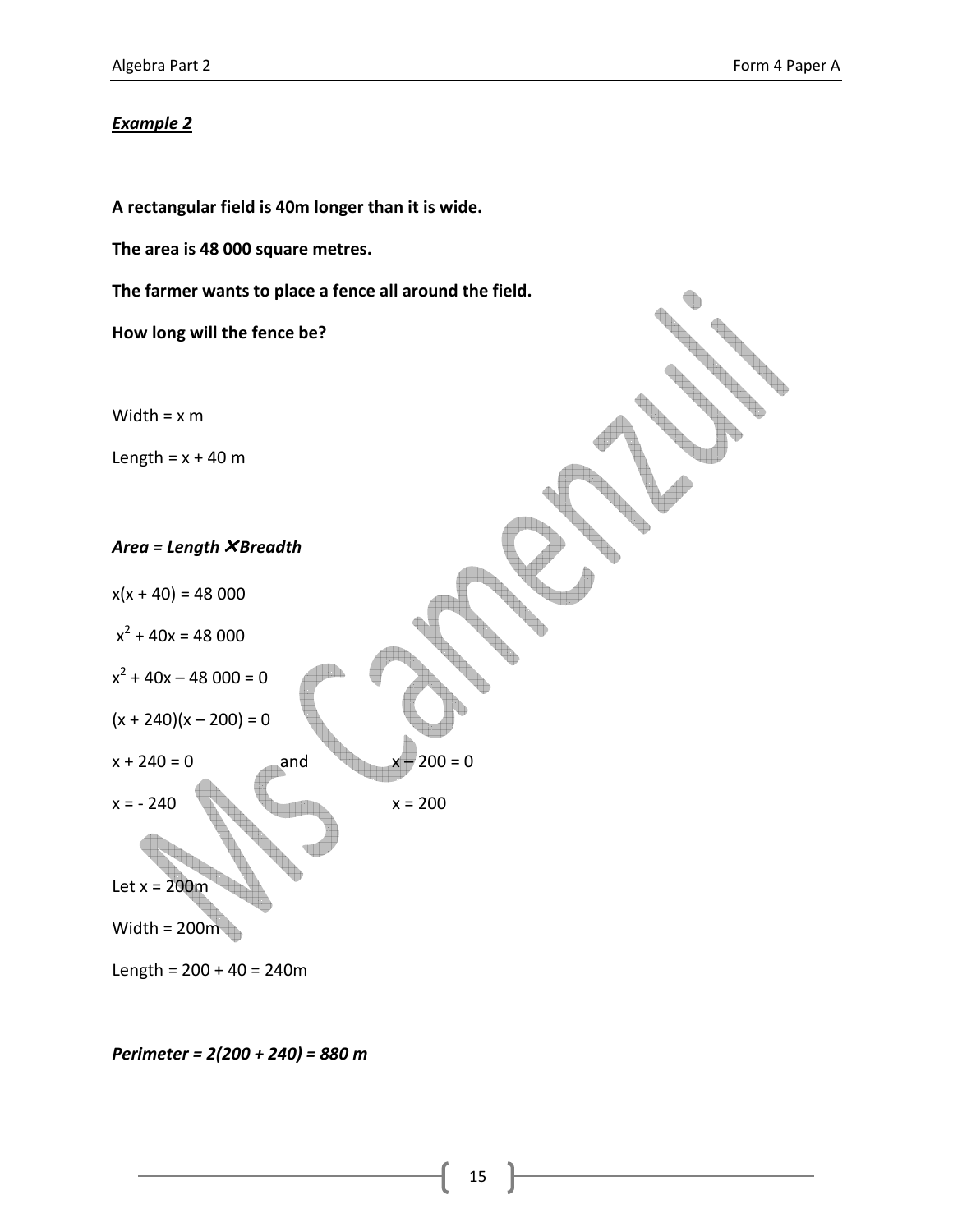1. A rectangular lawn is 2m longer than it is wide.

The area of the lawn is  $21m^2$ . The gardener wants to edge the lawn with edging strips, which are sold in lengths of  $1 \frac{1}{2}$  m. How many will she need to buy?



2. A square of side x cm is removed from a rectangular piece of cardboard measuring  $(3x+1)$  cm and  $(x+2)$ cm. If the area of a card remaining is 62cm<sup>2</sup> form an equation in x and solve it to find the dimensions of the original card.



3. The sides of a right-angled triangle are x cm,  $(x+7)$  cm and  $(x+8)$  cm. Find them.